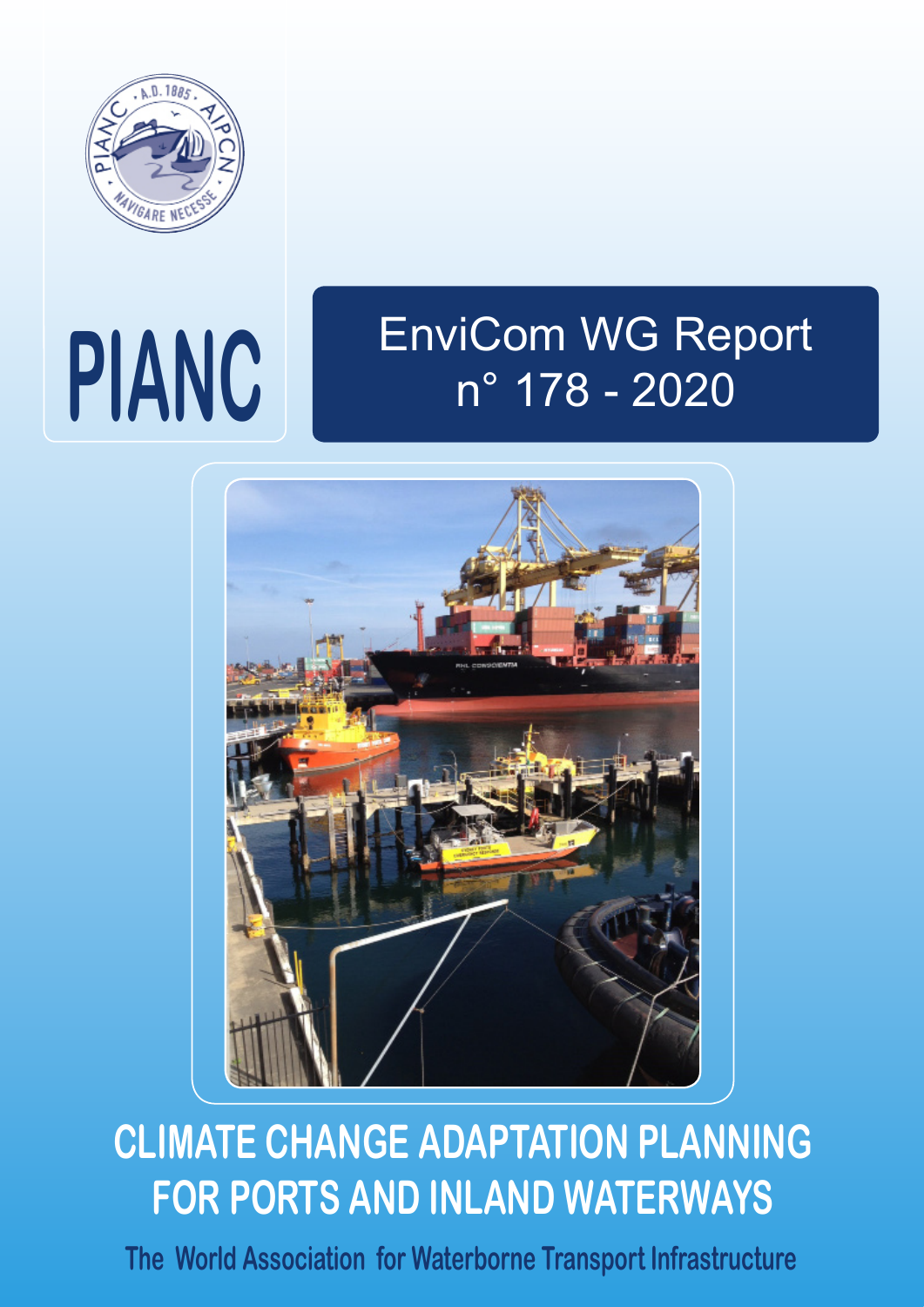



# **PIANC REPORT N° 178 ENVIRONMENTAL COMMISSION**

# **CLIMATE CHANGE ADAPTATION PLANNING FOR PORTS AND INLAND WATERWAYS**

**2020**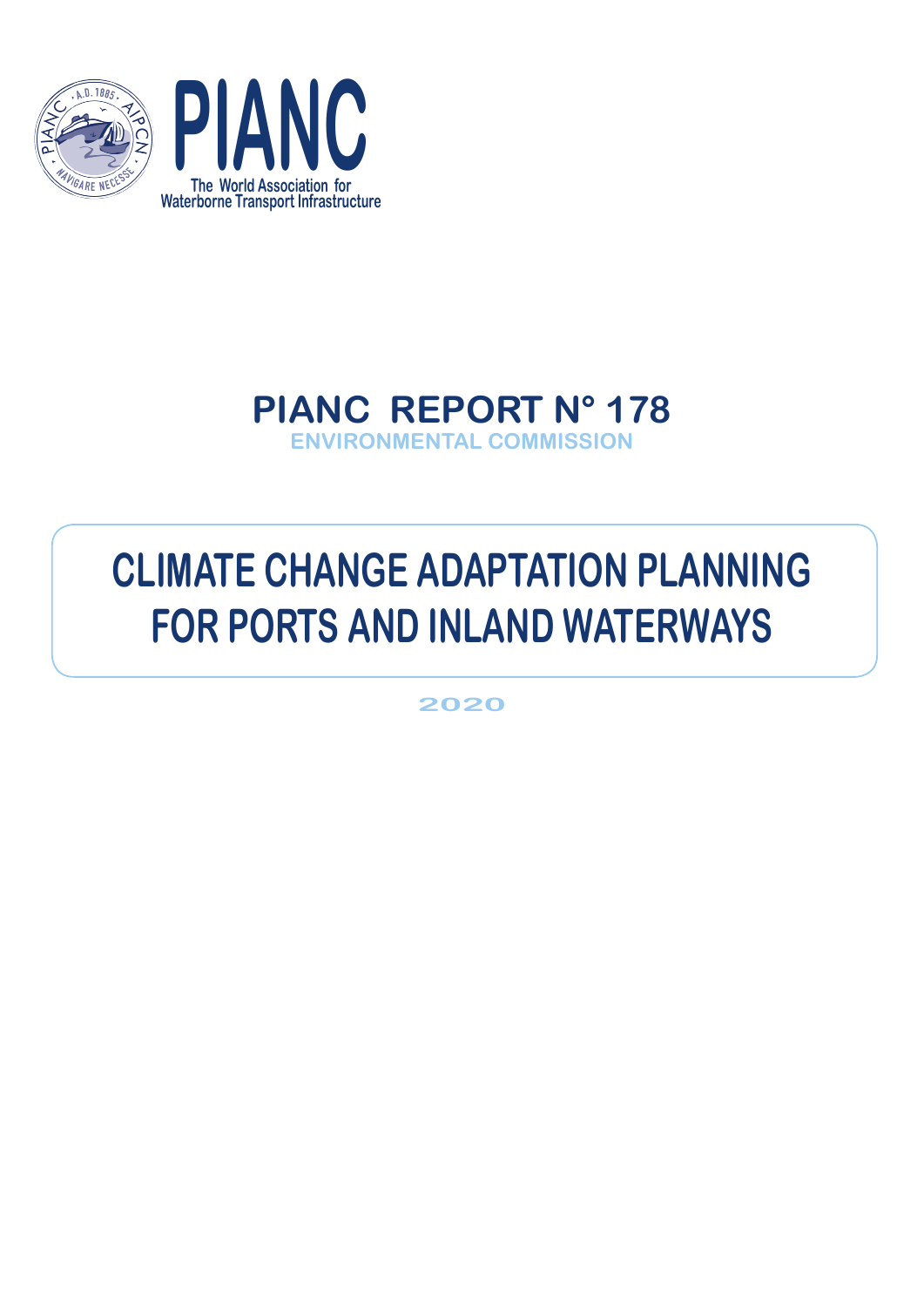PIANC has Technical Commissions concerned with inland waterways and ports (InCom), coastal and ocean waterways (including ports and harbours) (MarCom), environmental aspects (EnviCom) and sport and pleasure navigation (RecCom).

This report has been produced by an international Working Group convened by the Environmental Commission (EnviCom). Members of the Working Group represent several countries and are acknowledged experts in their profession.

The objective of this report is to provide information and recommendations on good practice. Conformity is not obligatory and engineering judgement should be used in its application, especially in special circumstances. This report should be seen as an expert guidance and state-of-the-art on this particular subject. PIANC disclaims all responsibility in the event that this report should be presented as an official standard.

#### **PIANC Secrétariat Général Boulevard du Roi Albert II 20, B 3 B-1000 Bruxelles Belgique**

#### **http://www.pianc.org**

#### **VAT BE 408-287-945**

**ISBN 978-2-87223-001-3 © All rights reserved**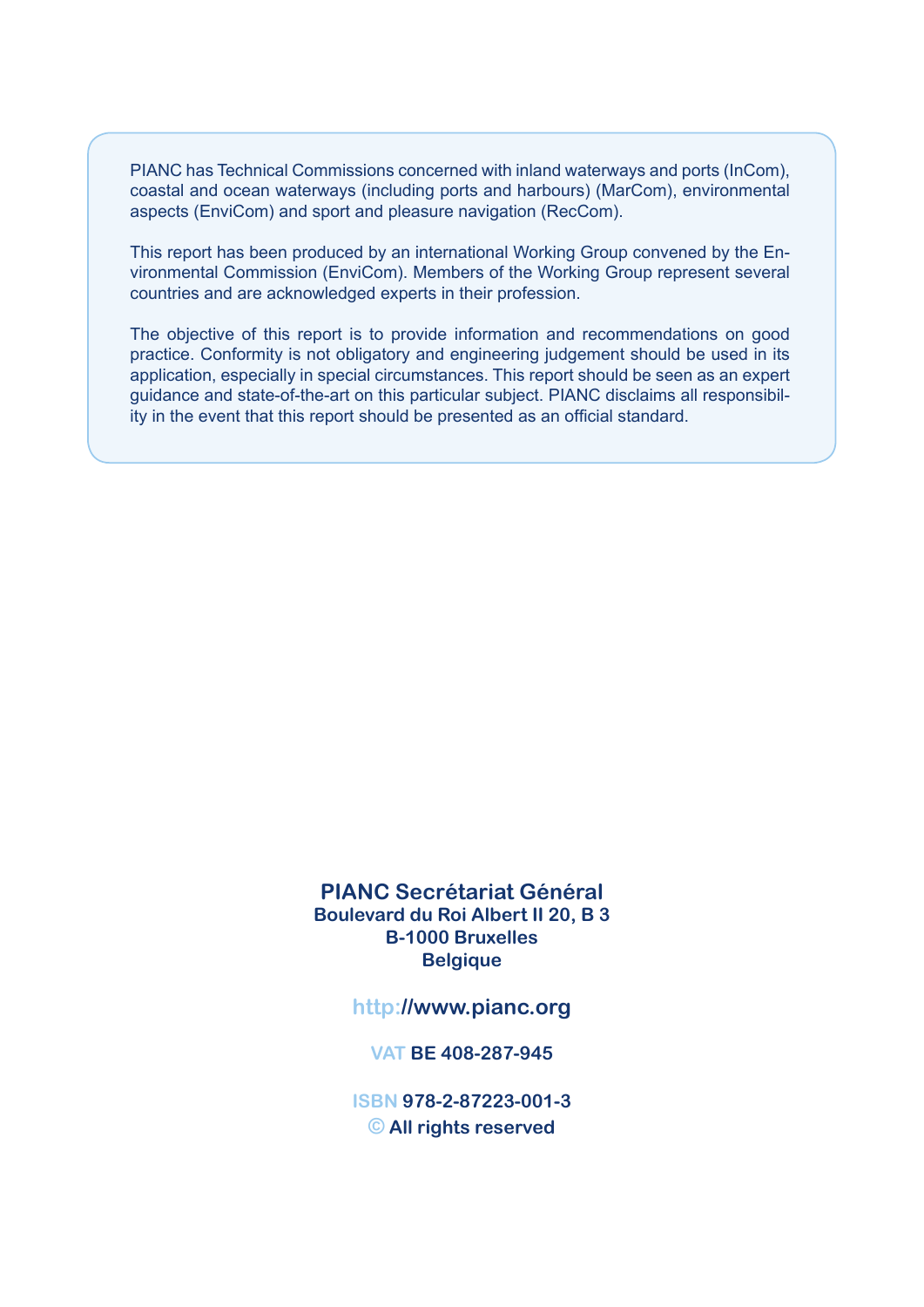## <span id="page-3-0"></span>**CONTENTS**

| 2.1.1<br>Involve Stakeholders in Identifying Relevant Climate Parameters and Processes  30<br>2.1.2 |  |
|-----------------------------------------------------------------------------------------------------|--|
|                                                                                                     |  |
| 2.2.1                                                                                               |  |
| 2.2.2                                                                                               |  |
| 2.3.1                                                                                               |  |
| 2.3.2                                                                                               |  |
| Accommodate the Possibility of Increasingly Frequent or Severe Extreme Events 38<br>2.3.3           |  |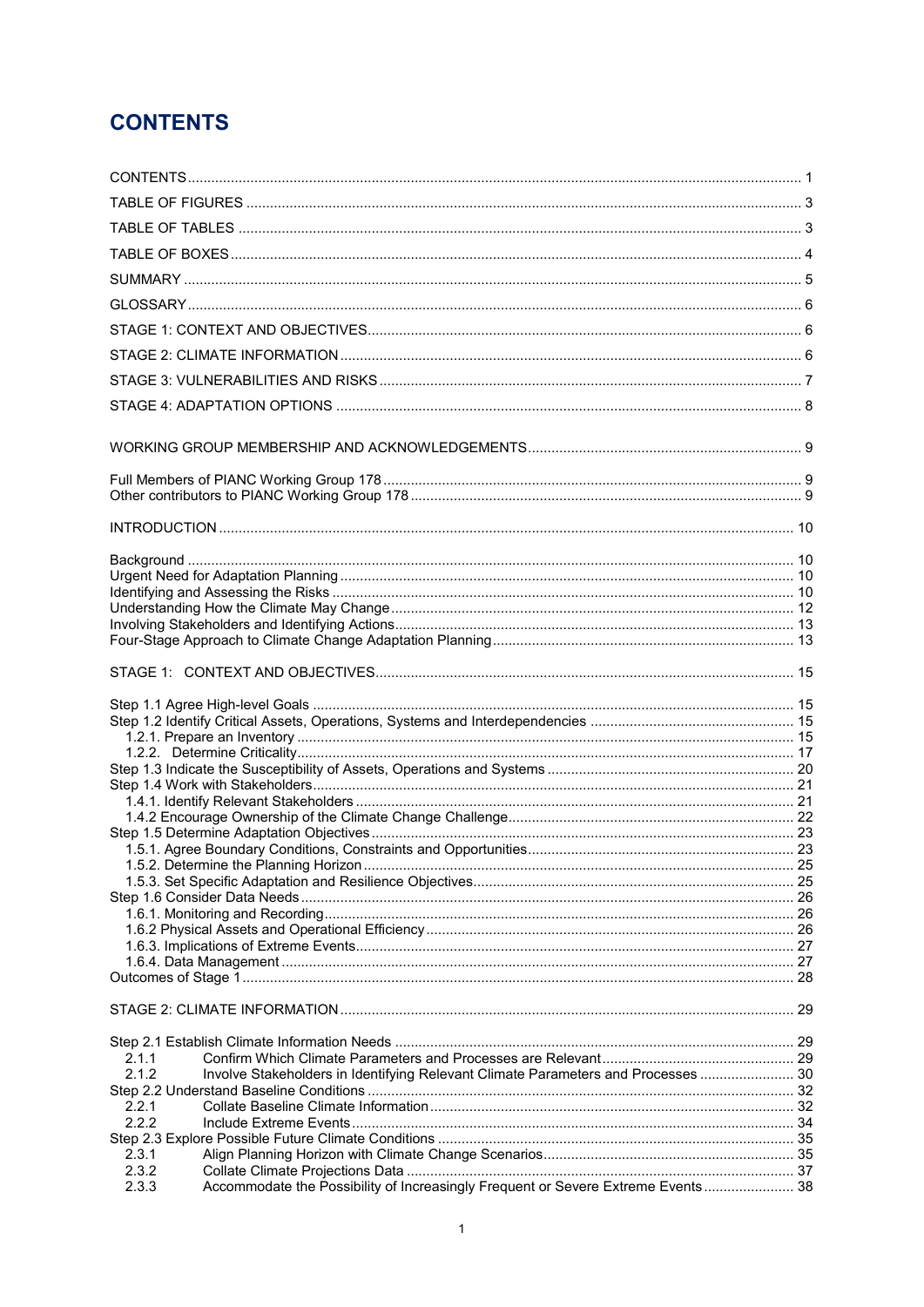| 2.4.1                                                                                                    |  |
|----------------------------------------------------------------------------------------------------------|--|
| 2.4.2                                                                                                    |  |
|                                                                                                          |  |
|                                                                                                          |  |
|                                                                                                          |  |
|                                                                                                          |  |
|                                                                                                          |  |
|                                                                                                          |  |
| 3.3.1                                                                                                    |  |
| 3.3.2                                                                                                    |  |
| 3.3.3                                                                                                    |  |
| 3.3.4                                                                                                    |  |
| 3.3.5                                                                                                    |  |
| 3.3.6                                                                                                    |  |
| 3.3.7                                                                                                    |  |
| 3.3.8                                                                                                    |  |
|                                                                                                          |  |
|                                                                                                          |  |
|                                                                                                          |  |
|                                                                                                          |  |
|                                                                                                          |  |
|                                                                                                          |  |
|                                                                                                          |  |
|                                                                                                          |  |
|                                                                                                          |  |
|                                                                                                          |  |
|                                                                                                          |  |
|                                                                                                          |  |
| 4.1.1                                                                                                    |  |
| 4.1.2                                                                                                    |  |
| 4.1.3                                                                                                    |  |
| 4.1.4                                                                                                    |  |
|                                                                                                          |  |
| 4.2.1                                                                                                    |  |
| 4.2.2                                                                                                    |  |
| 4.2.3                                                                                                    |  |
|                                                                                                          |  |
| 4.3.1                                                                                                    |  |
|                                                                                                          |  |
| 4.3.2                                                                                                    |  |
|                                                                                                          |  |
|                                                                                                          |  |
| 4.4.2                                                                                                    |  |
|                                                                                                          |  |
|                                                                                                          |  |
| 4.6.1                                                                                                    |  |
| 4.6.2                                                                                                    |  |
|                                                                                                          |  |
| 4.7.1                                                                                                    |  |
| 4.7.2                                                                                                    |  |
|                                                                                                          |  |
|                                                                                                          |  |
|                                                                                                          |  |
|                                                                                                          |  |
|                                                                                                          |  |
|                                                                                                          |  |
|                                                                                                          |  |
|                                                                                                          |  |
|                                                                                                          |  |
|                                                                                                          |  |
|                                                                                                          |  |
| CASE STUDY 1 - Climate Change Adaptation in the Port of Rotterdam: Botlek Water Safety Pilot Project  92 |  |
| CASE STUDY 2 - Port of Long Beach (USA) Climate Adaptation and Coastal Resiliency Plan 96                |  |
|                                                                                                          |  |
| CASE STUDY 4 - Port of London Authority (UK) Climate Change Adaptation Reporting 105                     |  |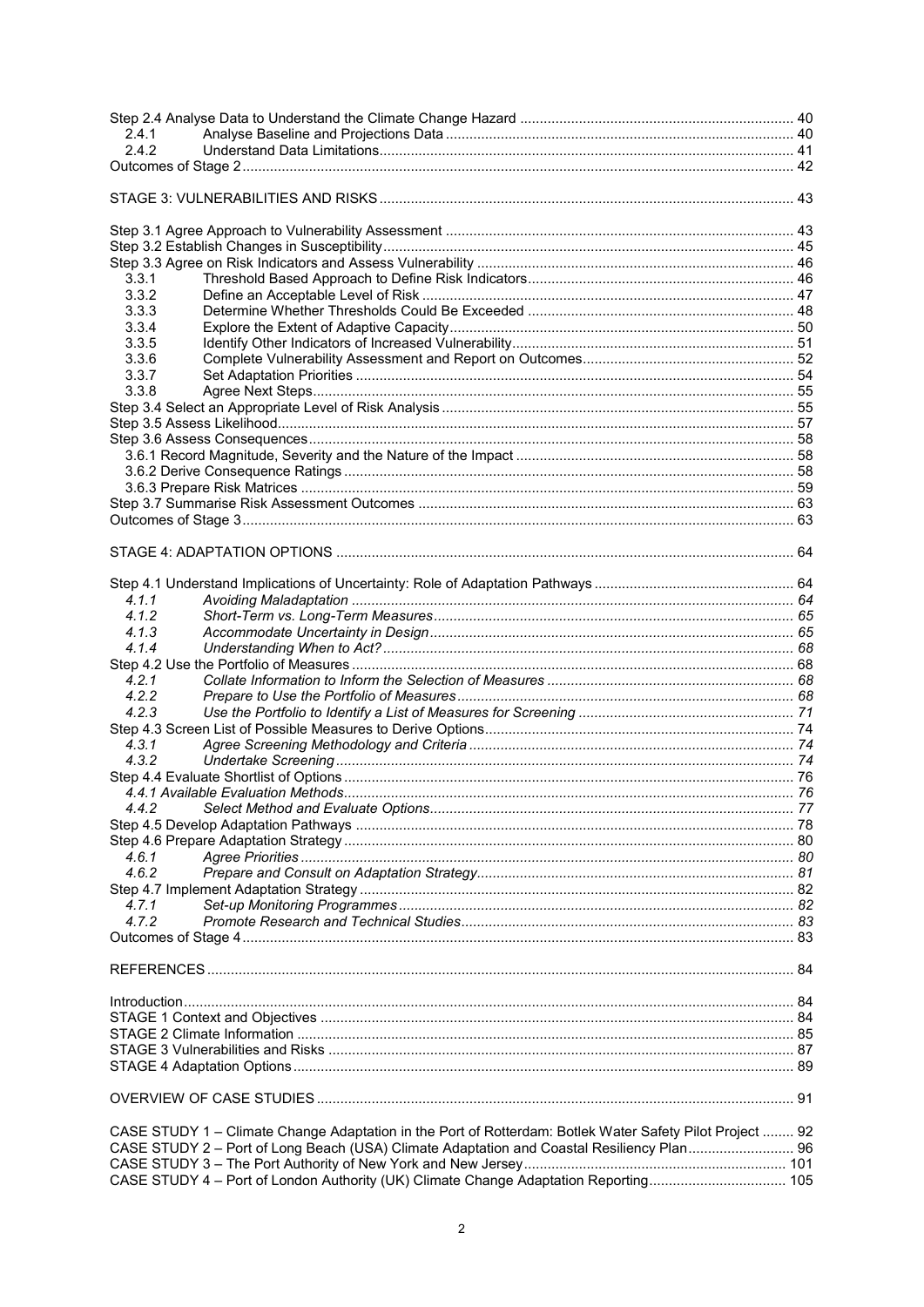| CASE STUDY 5 - Port of Providence (USA): Stakeholder Resilience Strategy and Vulnerability Assessment |     |
|-------------------------------------------------------------------------------------------------------|-----|
|                                                                                                       |     |
|                                                                                                       |     |
|                                                                                                       |     |
| CASE STUDY 8 - Risk Quantification for Sustaining Coastal Military Installation Assets and Mission    |     |
|                                                                                                       |     |
| CASE STUDY 9 - A Qualitative Climate Risk Assessment For Avatiu Port, Rarotonga, Cook Islands 125     |     |
| CASE STUDY 10 – NSW Ports Climate Change Risk Assessment for two Maritime Ports: Port Botany and      |     |
|                                                                                                       | 130 |
| CASE STUDY 11 - Climate Change Impacts on Coastal Transport Infrastructure in The Caribbean:          |     |
|                                                                                                       |     |
| CASE STUDY 12 - San Pedro Breakwater (Los Angeles, USA) Sea Level Rise Impact Assessment  140         |     |
| CASE STUDY 13 - IFC'S Climate Risk and Ports Terminal Maritimo Muelles El Bosque, Cartagena,          |     |
| Colombia.                                                                                             |     |
|                                                                                                       |     |
| CASE STUDY 15 - MOWE IT - Management of Weather Events in the Transport System 151                    |     |
|                                                                                                       |     |
|                                                                                                       |     |
|                                                                                                       |     |

| Annex 1E – Guiding Principles for Setting up a Fit-for-Purpose Monitoring and Data Management System  161 |  |
|-----------------------------------------------------------------------------------------------------------|--|
|                                                                                                           |  |
|                                                                                                           |  |
|                                                                                                           |  |
|                                                                                                           |  |
|                                                                                                           |  |
|                                                                                                           |  |

## <span id="page-5-0"></span>**TABLE OF FIGURES**

| Figure 1: Interactions between climate parameters and processes and representative port assets and            |    |
|---------------------------------------------------------------------------------------------------------------|----|
| operations                                                                                                    | 11 |
| Figure 2: The four stages in the climate adaptation planning process                                          | 14 |
| Figure 3: Stage 1 in the climate change adaptation planning process                                           | 15 |
| Figure 4: Interdependencies between and within infrastructures within the system of the Port of Rotterdam     |    |
| [Bles et al., 2016]                                                                                           | 16 |
| Figure 5: Stage 2 in the climate change adaptation planning process                                           | 29 |
| Figure 6: The December 2015 extreme rainfall event on the English River Tyne [Marsh et al. 2016]              | 35 |
| Figure 7: Time series of global annual mean surface air temperature according to IPCC's RCOs                  | 36 |
| Figure 8: Stage 3 in the climate change adaptation planning process                                           | 43 |
| Figure 9: Key steps in assessing vulnerability (over the planning horizon/under each scenario as appropriate) | 44 |
| Figure 10: Use of thresholds to identify potential climate hazards                                            | 49 |
| Figure 11: Stage 4 in the climate change adaptation planning process                                          | 64 |
| Figure 12: Retrofitting options for a breakwater or seawall [Howe and Cox, 2018]                              | 73 |

## <span id="page-5-1"></span>**TABLE OF TABLES**

| Table 1: Examples of changes in climate parameters being used for port adaptation planning purposes        | 12 |
|------------------------------------------------------------------------------------------------------------|----|
| Table 2: Snapshot of a completed template showing land-water interface assets and operations               | 17 |
| Table 3: Example considerations for determining criticality                                                | 18 |
| Table 4: Snapshot of the template showing the assessment of the criticality for the different assets and   |    |
| operations                                                                                                 | 19 |
| Table 5: Snapshot from completed template illustrating susceptibility of critical assets and<br>operations | 21 |
| Table 6: Examples of boundary conditions and constraints on adaptation studies                             | 24 |
| Table 7: Examples of climate change adaptation objectives                                                  | 25 |
| Table 8: Examples of typical relevant parameters and processes based on impact susceptibility              | 30 |
| Table 9: Baseline data requirements and possible sources                                                   | 33 |
| Table 10: Climate scenarios developed as part of the IMPRESSIONS project exploring inter-dependent risks   |    |
| and opportunities posed by high levels of climate change [Holman et al., 2017]                             | 37 |
| Table 11: Overview of data analysis methods                                                                | 41 |
| Table 12: Relative comparison of approaches to assessing vulnerability                                     | 44 |